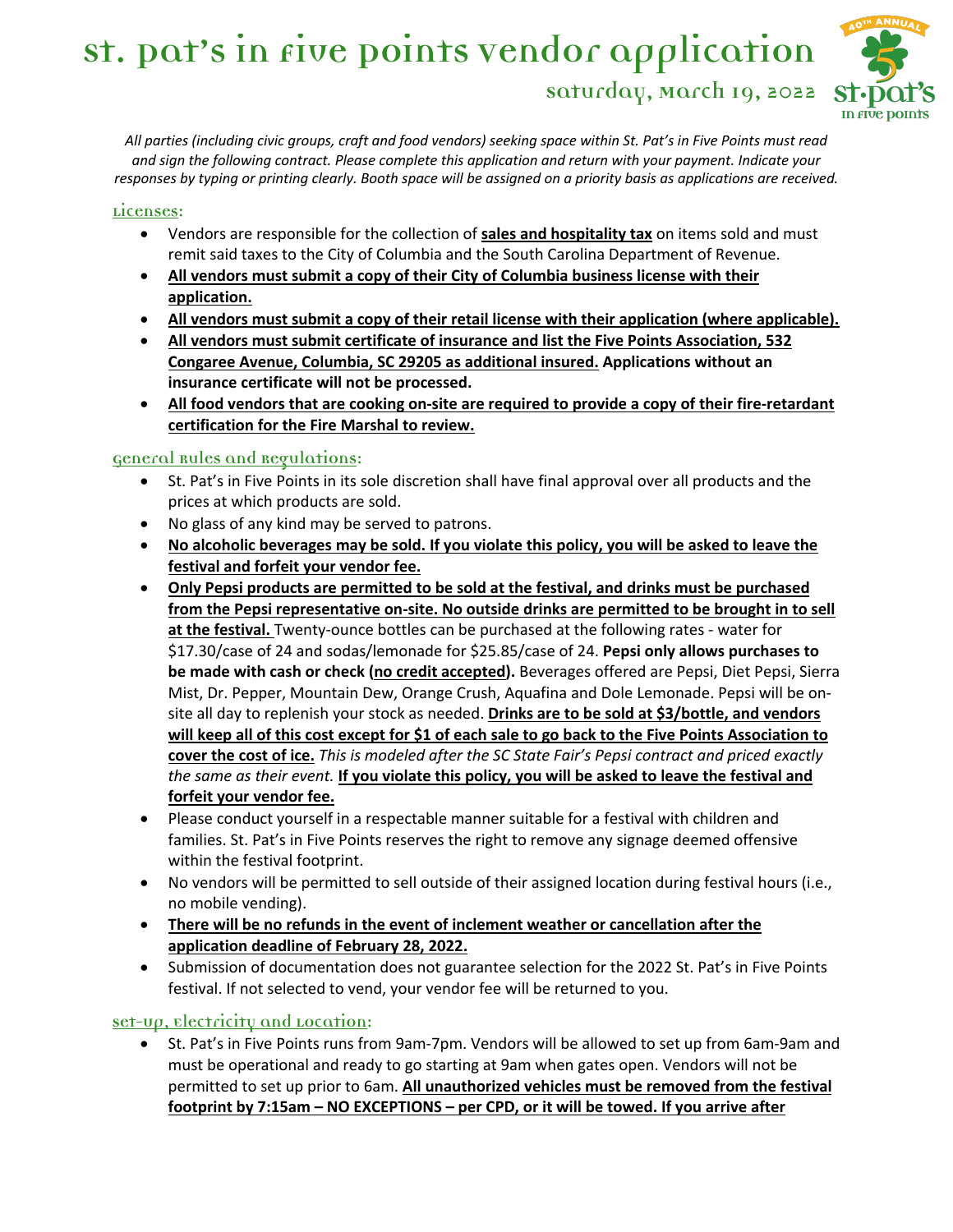

**Saturday, March 19, 2022**

#### **7:30am, you will have to tote your set-up items in from your vehicle.**

- All sales must stop at 7pm when the festival ends. You cannot bring your vehicle back into the festival footprint until cleared to do so by CPD.
- Vendors will not be permitted to leave until 8pm or when the City of Columbia gives the allclear, and you must be packed up by 12am post-festival. **Vendors are not permitted to leave early due to pedestrian safety.**
- The event organizer has determined the location of your vendor spot based on event needs and is non-negotiable. You will not be allowed to set up in a different location than the one assigned to you. **If you do not adhere to the pre-registered size for your vendor space, you will be asked to leave the event without a refund of the vendor fee.**
- **Vendors must bring any items they require such as tent, table, chairs, etc. as none will be provided.**
- Power (one 20-amp 110-volt plug) is available on an extremely limited basis and will be considered on a first come, first served basis. Vendors will need to supply their own 100' extension cords to access power supply boxes. Generators are not permitted except for food trucks that require it. Refueling of generators shall be prohibited during event hours.

## **Fire Marshal/DHEC Requirements:**

- **All vendor tents must be properly anchored with NO LESS THAN 50lbs on each tent leg – NO EXCEPTIONS per CFD Fire Marshal.**
- Banner displays that exceed 3-5 feet above the top of the tent shall be properly anchored as well (no tape).
- All food vendors must meet DHEC and Fire Marshal codes, including fire extinguishers AND hand washing/sanitation stations.
- Any vendor or concession that utilizes cooking or heating devices shall have a minimum of: One 2A10BC portable fire extinguisher **AND** One Class K type portable fire extinguisher if deep frying operation is in use. The extinguishers must be "in date" with a current inspection tag, (not in need of servicing), visible, accessible and mounted (not sitting on the ground).
- **Propane or solid fuel (such as charcoal or wood) are the ONLY approved forms of cooking.**
- All spent grease must be disposed of through an approved method.
- **The Fire Marshal will be checking each vendor location for adherence to proper rules and regulations explained herein.**

### **Inclement Weather/Rain Date:**

- In the case of inclement weather, there will be **ONE rain date** of Sunday, March 20 from 9am-7pm. There may also be a late start on Saturday, March 19th that will delay the festival end time until 10pm, but this will all be weather-dependent.
- **No refunds will be given.**

# **COVID-19 Protocols (Per the City of Columbia):**

- Attendees of the event will be encouraged to adhere to all COVID-19 safety protocols to include, but not be limited to, the wearing of face masks, social distancing and frequent washing of hands (public hand washing stations will be provided).
- Signs or markers will be posted to prohibit lines or crowds from forming near the restrooms and all vendors' tents without maintaining a distance of at least 6' from other people.
- We ask that you provide hand sanitizer to patrons to use before touching items.
- We ask that all vendors wear a face mask.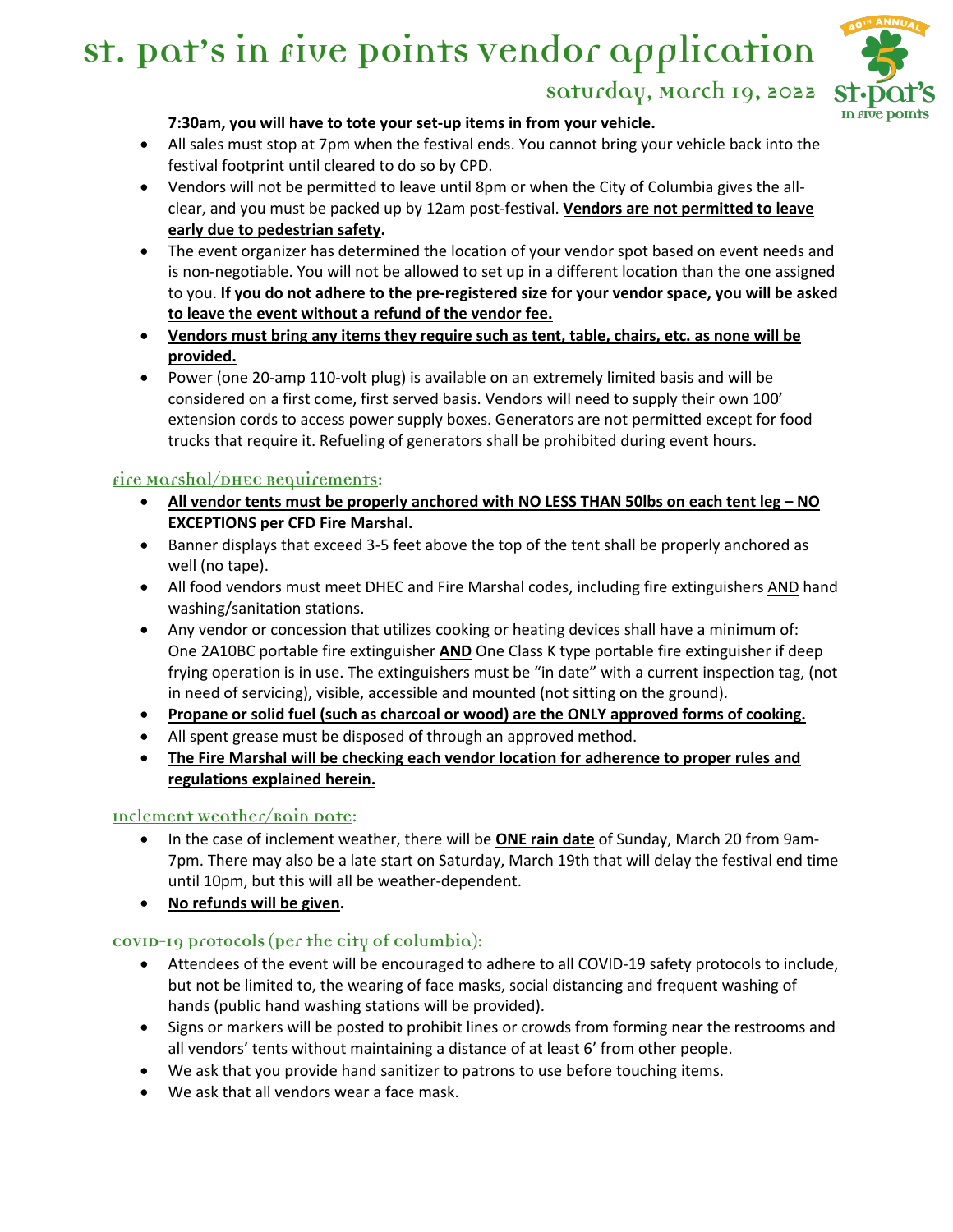

- **Saturday, March 19, 2022**
- We ask that all vendors offer touchless payment options, if possible and available, or provide a tray for the exchange of payment to avoid hand contact.
- We ask that all vendors clean all frequently touched surfaces after each patron.
- We will monitor these protocols throughout the duration of the event.

#### **Concealed Weapons Protocol (Per the City of Columbia):**

• **Firearms shall be prohibited at St. Pat's in Five Points from 5am-12am, regardless of whether such firearm is carried openly or concealed, and regardless of whether the individual carrying such firearm is a valid concealed weapons permit holder.**

#### **General Release:**

The undersigned does hereby release, acquit, and forever discharge the Five Points Association, their officers, directors, agents, representatives and employees or contracted staff of and from all manner of actions, suits, damages, claims and demands whatsoever in law or equity from any loss or damage of any nature of description, known or unknown, in any way barring from or relating to the undersigned participation in St. Pat's in Five Points. The undersigned will indemnify and hold the Five Points Association harmless from any claim, by any agent, employee or contractor of the undersigned arising from or related to participation in the St. Pat's in Five Points celebration.

By signing this document, vendor acknowledges that they have received a copy of the St. Pat's in Five Points vendor contract, have read the regulations, understood its contents, how they will apply and agree to fully comply with the regulations.

\_\_\_\_\_\_\_\_\_\_\_\_\_\_\_\_\_\_\_\_\_\_\_\_\_\_\_\_\_\_\_\_\_\_\_\_\_\_\_ \_\_\_\_\_\_\_\_\_\_\_\_\_\_\_\_\_\_\_\_\_\_\_\_\_\_\_\_\_\_\_\_\_\_\_\_\_\_\_

\_\_\_\_\_\_\_\_\_\_\_\_\_\_\_\_\_\_\_\_\_\_\_\_\_\_\_\_\_\_\_\_\_\_\_\_\_\_\_ \_\_\_\_\_\_\_\_\_\_\_\_\_\_\_\_\_\_

Signature **Printed Name** 

Organization Name **Date**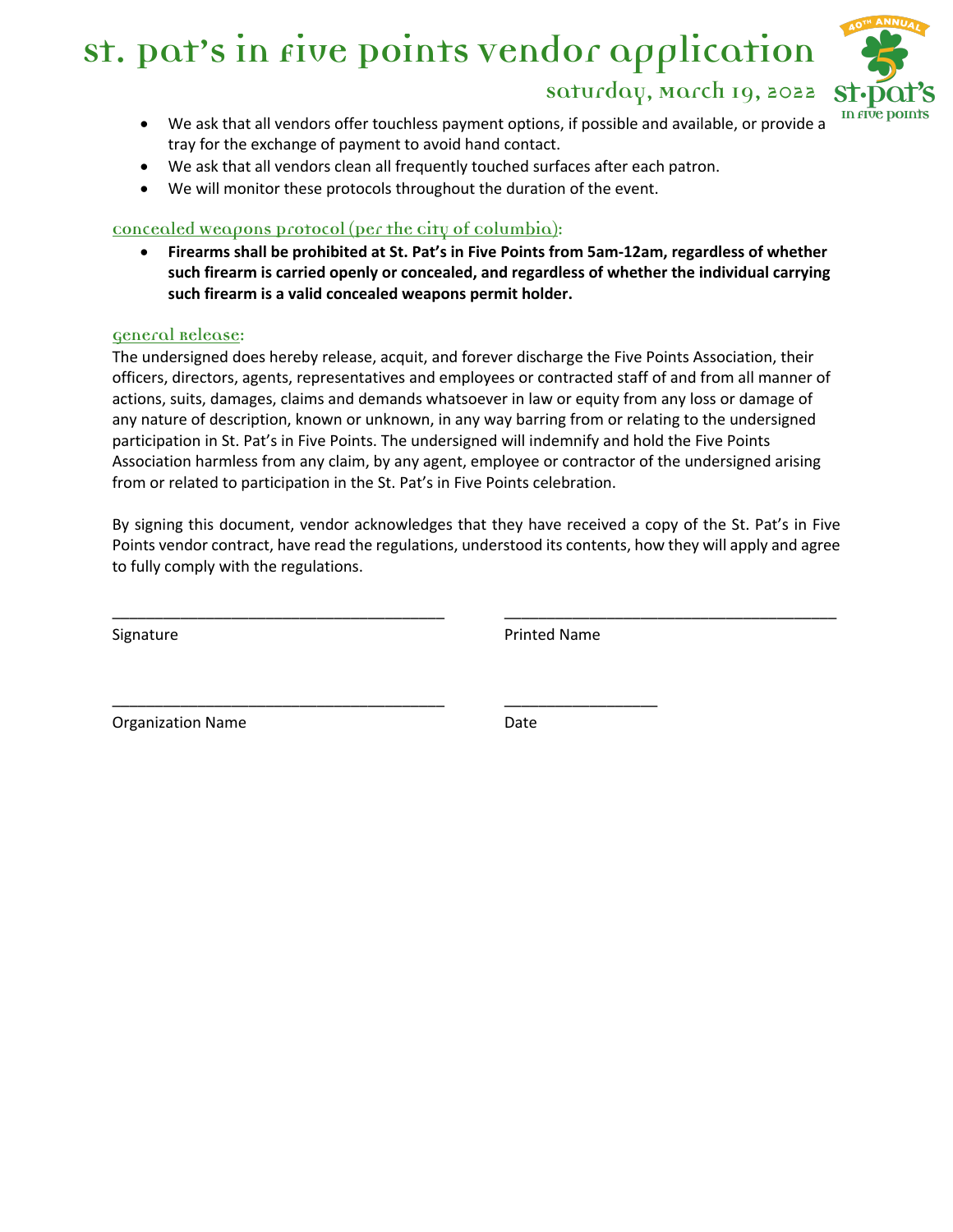

# **Saturday, March 19, 2022**

# **Vendor Information:**

### **Vendor Category:**

| Non-Profit Vendor Booth - No Electricity (10x10) - \$100 |
|----------------------------------------------------------|
| Retail Vendor Booth - No Electricity (10x10) - \$250     |
| Retail Vendor Booth - Electricity (10x10) - \$350        |
| Food Vendor Booth - No Electricity (10x15) - \$450       |
| Food Vendor Booth - Electricity (10x15) - \$550          |
| Food Vendor Booth - No Electricity (20x20) - \$650       |
| Food Vendor Booth - Electricity (20x20) - \$750          |
| Food Truck - \$750                                       |

**Items You Will Be Selling/Sampling/Giving Away:**

# **Pepsi Order (food vendors only):**

Select all options you'd like to purchase below and notate the number of cases you'd like to order. Pepsi will be given your contact information to coordinate your orders ahead of the festival. Absolutely no outside beverages or alcohol will be permitted within the festival.

\_\_\_\_\_\_\_\_\_\_\_\_\_\_\_\_\_\_\_\_\_\_\_\_\_\_\_\_\_\_\_\_\_\_\_\_\_\_\_\_\_\_\_\_\_\_\_\_\_\_\_\_\_\_\_\_\_\_\_\_\_\_\_\_\_\_\_\_\_\_\_\_\_\_\_\_\_\_

\_\_\_\_\_\_\_\_\_\_\_\_\_\_\_\_\_\_\_\_\_\_\_\_\_\_\_\_\_\_\_\_\_\_\_\_\_\_\_\_\_\_\_\_\_\_\_\_\_\_\_\_\_\_\_\_\_\_\_\_\_\_\_\_\_\_\_\_\_\_\_\_\_\_\_\_\_\_

\_\_\_\_\_\_\_\_\_\_\_\_\_\_\_\_\_\_\_\_\_\_\_\_\_\_\_\_\_\_\_\_\_\_\_\_\_\_\_\_\_\_\_\_\_\_\_\_\_\_\_\_\_\_\_\_\_\_\_\_\_\_\_\_\_\_\_\_\_\_\_\_\_\_\_\_\_\_

| Aquafina \$17.50/case of 24 - Number of Cases      |
|----------------------------------------------------|
| Pepsi \$25.85/case of 24 - Number of Cases         |
| Diet Pepsi \$25.85/case of 24 - Number of Cases    |
| Sierra Mist \$25.85/case of 24 - Number of Cases   |
| Dr. Pepper \$25.85/case of 24 - Number of Cases    |
| Mountain Dew \$25.85/case of 24 - Number of Cases  |
| Orange Crush \$25.85/case of 24 - Number of Cases  |
| Dole Lemonade \$25.85/case of 24 - Number of Cases |
|                                                    |